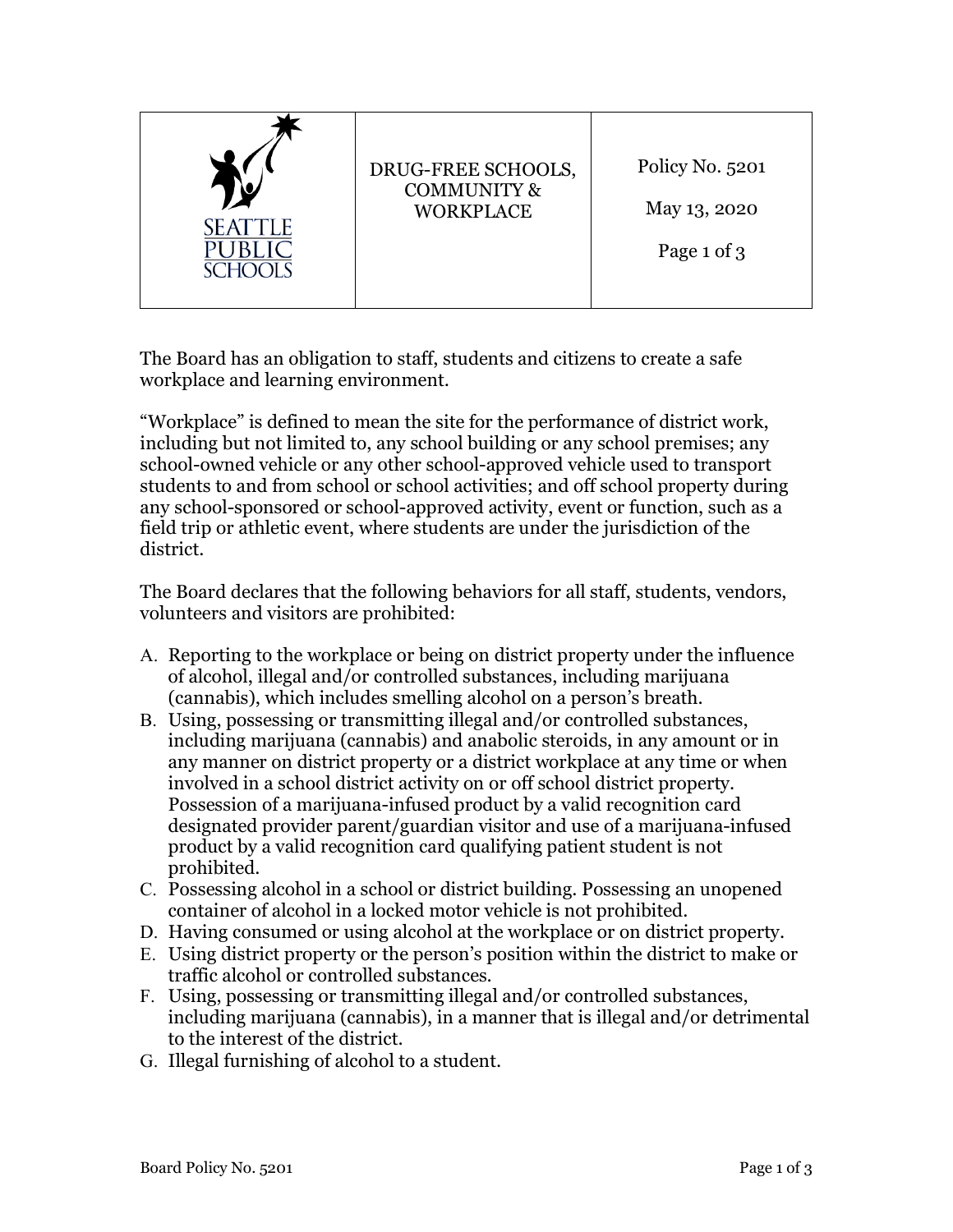Any staff member who is taking prescribed or over-the-counter medications will be responsible for consulting the prescribing physician and/or pharmacist to ascertain whether the medication may interfere with the safe performance of his/her job. If the use of a medication could compromise the safety of the staff member, other staff members, students or the public, it is the staff member's responsibility to use appropriate personnel procedures (e.g., use leave, request change of duty, or notify his/her supervisor of potential side effects) to avoid unsafe workplace practices. If a staff member notifies his/her supervisor that the use of medication could compromise the safe performance of his/her job, the supervisor, in conjunction with the Human Resources Department, will determine whether the staff member can remain at work and whether any work restrictions will be necessary.

Any staff member convicted of a crime attributable to the use, possession, or sale of an illegal and/or controlled substance, including marijuana (cannabis), will be subject to disciplinary action, including immediate termination. Any staff member convicted of a crime attributable to the use, possession or sale of alcohol that impacts their ability to perform the essential functions of their job or to be at work will be subject to disciplinary action, including immediate termination.

As required in the Drug-Free Workplace Act, each employee, as a condition of employment, shall notify his or her supervisor of a conviction under any criminal drug statute violation occurring in the workplace as defined above. Such notification shall be provided no later than five days after such conviction. The district shall inform the federal government within ten days of such conviction, regardless of the source of the information.

Each employee shall be notified of this district policy in new employee materials. Any staff member who violates any aspect of this policy may be subject to disciplinary action, which may include immediate discharge.

The district may notify law enforcement agencies regarding a staff member's violation of this policy at the district's discretion or take other actions as the district deems appropriate.

The district's confidential Employee Assistance Program is available to assist employees with substance abuse issues. The district recognizes that alcoholism and substance abuse are treatable medical conditions and that the use of controlled substances may lead to chemical dependency and may affect an employee's job performance. Therefore, the district offers assessment and referral services through its Employee Assistance Program to employees and their immediate family members seeking confidential assistance. The availability and/or use of these services do not waive the employee's responsibility to comply with Board policies and/or meet expected standards of work performance.